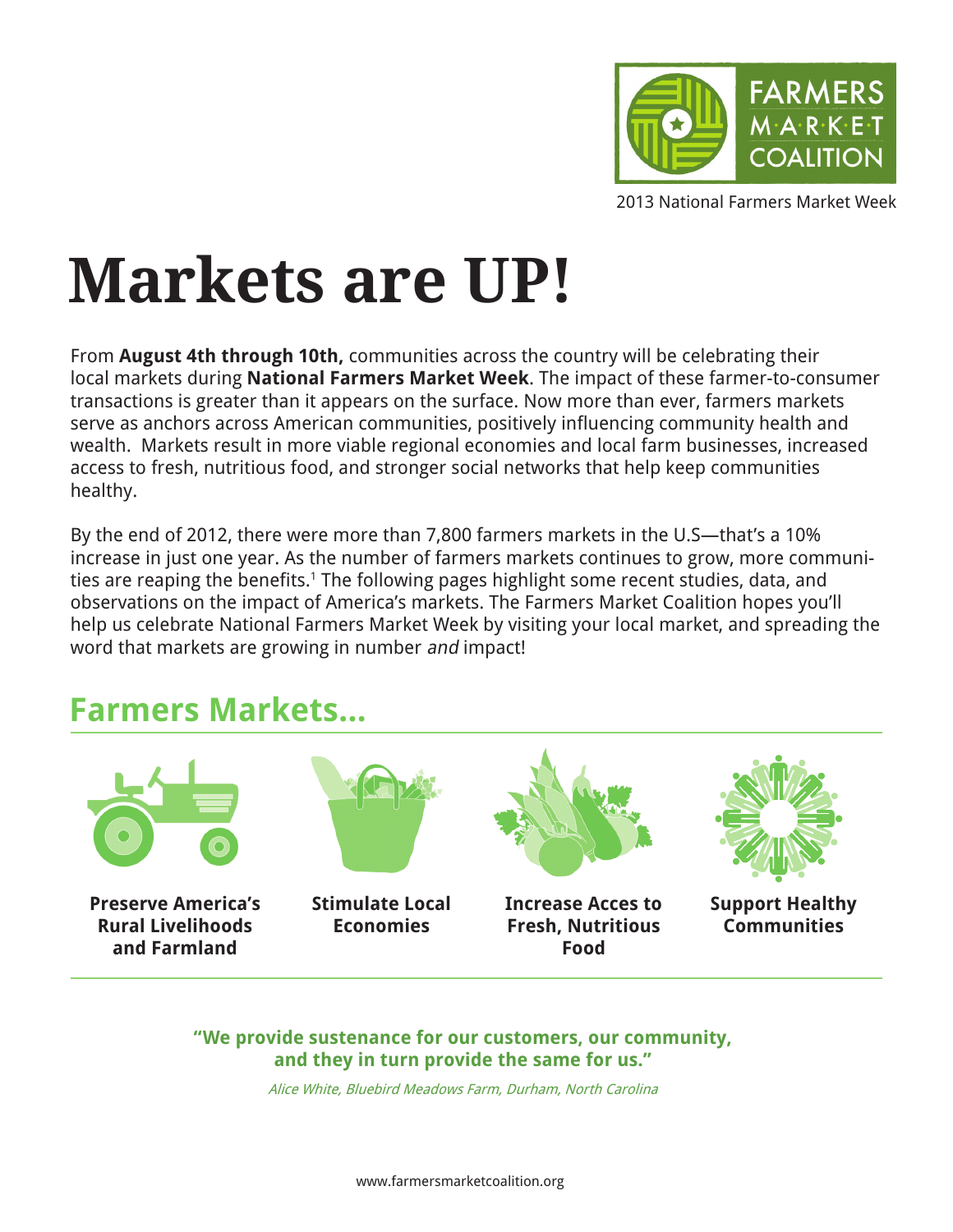

### Preserve America's Rural Livelihoods and Farmland

- • Small-scale farmers use farmers markets as incubators for new enterprises and gain real-time feedback on new crops and varieties.
- Even small community markets are champions of farmland preservation and farm viability; Georgia's Lilburn Farmers Market gives 10 farmers an opportunity to grow produce on 500 acres of farmland.
- Eighty percent of farmers market vendors in Iowa, New York, and California said that farmers markets offer them a greater opportunity for business development than any other possible marketing outlet.<sup>2</sup>
- The seven Seattle farmers markets hosted by the Neighborhood Farmers Market Alliance support 9,491 acres of farmland in diversified production.
- • From 1992 to 2007, 21% of mid-sized farms in the U.S. stopped operations. $3$
- There are 5 times as many U.S. farmers over the age of 65 compared to those under 35. Farmers markets provide one of the only low-barrier entry points for new farmers, allowing them to start small as they learn and test the market.4
- • Approximately 25% of vendors at farmers markets derive their sole source of farm income from farmers market sales.<sup>5</sup>
- The number of farmers markets operating in winter months increased by 52% between 2011 and 2012. The 1,864 markets open in the winter provide an extended opportunity for farmers to do business.6

#### **"If it weren't for the rise of farmers markets, a lot of these small farms would simply not exist."**

Rebecca Landis, market director for the Corvallis-Albany Farmers' Markets.

#### **"We were working hard to protect the region's farmland but realized that without a new generation of farmers and stronger local food systems, there would be no one to work the land, protected or not."**

Noelle Ferdon, Director of Local Food Systems, Northern California Regional Land Trust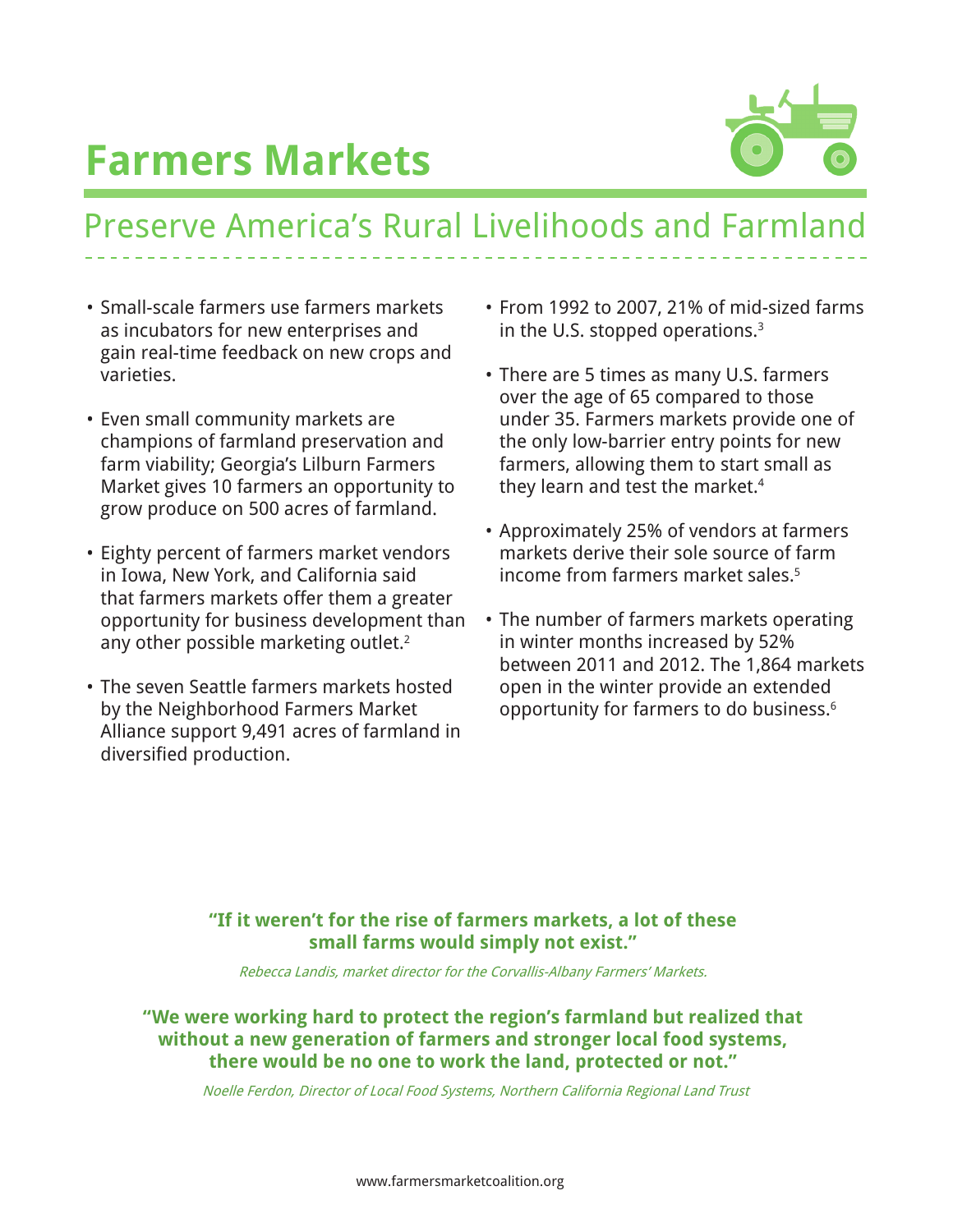

### Stimulate Local Economies

- • Growers selling locally create 13 full time jobs per \$1 million in revenue earned. Those that do not sell locally create 3.7
- For every \$100 spent at a farmers market, \$62 stays in the local economy, and \$99 stays in state.<sup>8</sup>
- 41% of shoppers at Portland (Oregon) Farmers Markets said that their main reason for shopping at these markets was to support the local economy.<sup>9</sup>
- In Iowa and Oklahoma, every dollar spent at farmers markets led to an additional \$0.58 - \$1.36 in sales at other nearby businesses.10
- • Wyoming's economy was bolstered by more than \$2.2 million in 2012 from sales at the state's farmers markets.11
- In 2011, Glenwood Sunday Market in Chicago, Illinois had an estimated economic impact of \$1.3 million, including sales to other businesses made possible by the market.
- A 2010 study by USDA's Economic Research Service compared producers selling salad mix, blueberries, milk, beef and apples locally with producers of the same products selling to mainstream supply chains. "In all five cases, nearly all of the wage and proprietor income earned in the local market chains is retained in the local economy".12
- The 52 producers of the Williamsburg Farmers Market in Virginia generated an estimated \$48,969 in state sales tax in 2011, supporting the state economy.
- • Boise, Idaho's Capital City Public Market generated an estimated \$4.5 million in economic activity for the local economy in 2011.
- A Virginia Cooperative Extension report showed if households in Southern Virginia spent 15% of their weekly food budget on locally grown food products, \$90 million in new farm income would be created for the region.13

**"Farmers Markets are the most genuine type of commerce. Selling at the market allowed us to start our business slowly and focus on building our brand and customer base. It gave us confidence. We wouldn't be here without the market."**

Freddy Kaufmann, Owner, Proper Saugases, Miami Shores, Florida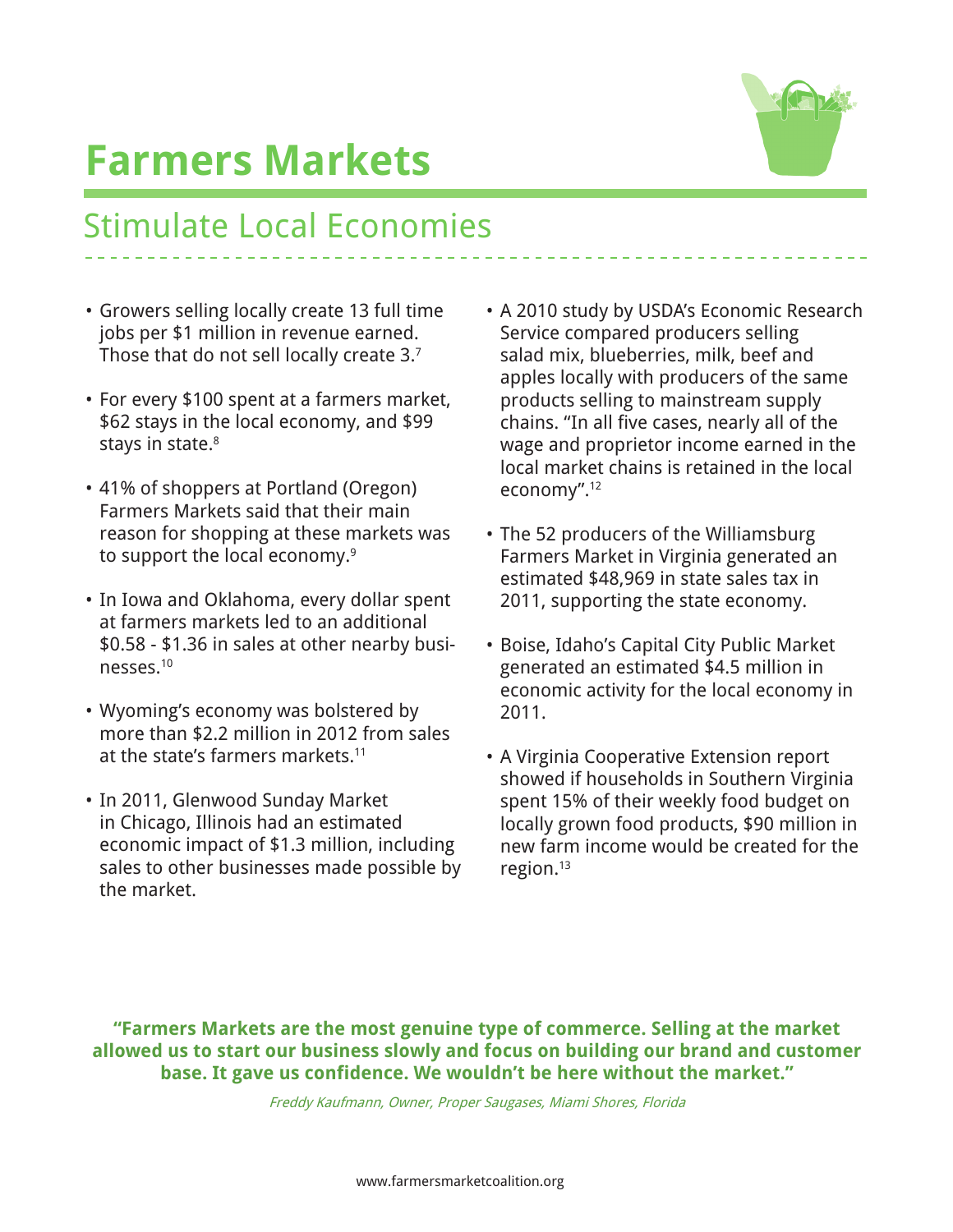

### Increase Access to Fresh, Nutritious Food

- • From 2011 to 2012, the number of farmers markets accepting SNAP benefits increased by nearly 32%.<sup>14</sup>
- The amount of SNAP benefits redeemed at farmers markets increased nearly 400% from 2009 (\$4.2 million) to 2012 (\$16.6 million).<sup>14</sup>
- • In 2013, 22 farmers markets in Rhode Island accept EBT and credit/debit cards, up from 8 in 2008.15
- • At farmers markets in low-income areas, 6 in 10 shoppers said that they could find better prices at the markets than at their grocery.16
- • In 2012, over 3,200 farmers markets and direct marketing farmers accepted SNAP – a 400% increase compared to 2008.17
- Of 216 shoppers surveyed at the Janesville Wisconsin Farmers Market in 2012, 98% said that they would eat more fruits and vegetables as a result of their SNAP benefits and 30% said that they had not shopped at the market before SNAP benefits were accepted.18
- • Compared to 2011, Michigan farmers markets experienced a 42% increase in the number of SNAP purchases in 2012.19
- • From 2008-2013, Market Umbrella achieved a 501% increase in the number of vulnerable seniors visiting Crescent City Farmers Market.20
- In 2012, 51 Greenmarkets distributed \$260,000 in Health Bucks, NYC's SNAP incentive program.21
- Farmers redeemed more than \$40 million in coupons for the WIC and Senior Farmers Market Nutrition Programs in 2011, serving more than 1.9 million WIC participants and 863,097 low-income seniors.<sup>22</sup>
- In 2011, SNAP transactions at New York City Greenmarkets exceeded \$638,000, representing a 63,000% increase from when the program began in 2005. $23$
- • A 2011 study of markets in the southeast and Appalachia concluded that in 74% of communities, farmers market produce (conventional) was less expensive than supermarket produce, on average by 22%.<sup>24</sup>
- • A Vermont Price Study found that of the items compared, all organic products except potatoes were cheaper at the farmers market.<sup>25</sup>

#### **"(Increasing SNAP purchases) is a win-win-win situation. It helps farmers by increasing their sales, it helps the customer by gaining access to more fruits and vegetables and it helps the market itself grow its customer base."**

Amanda Shreve, manager of programs and partnerships at the Michigan Farmers Market Association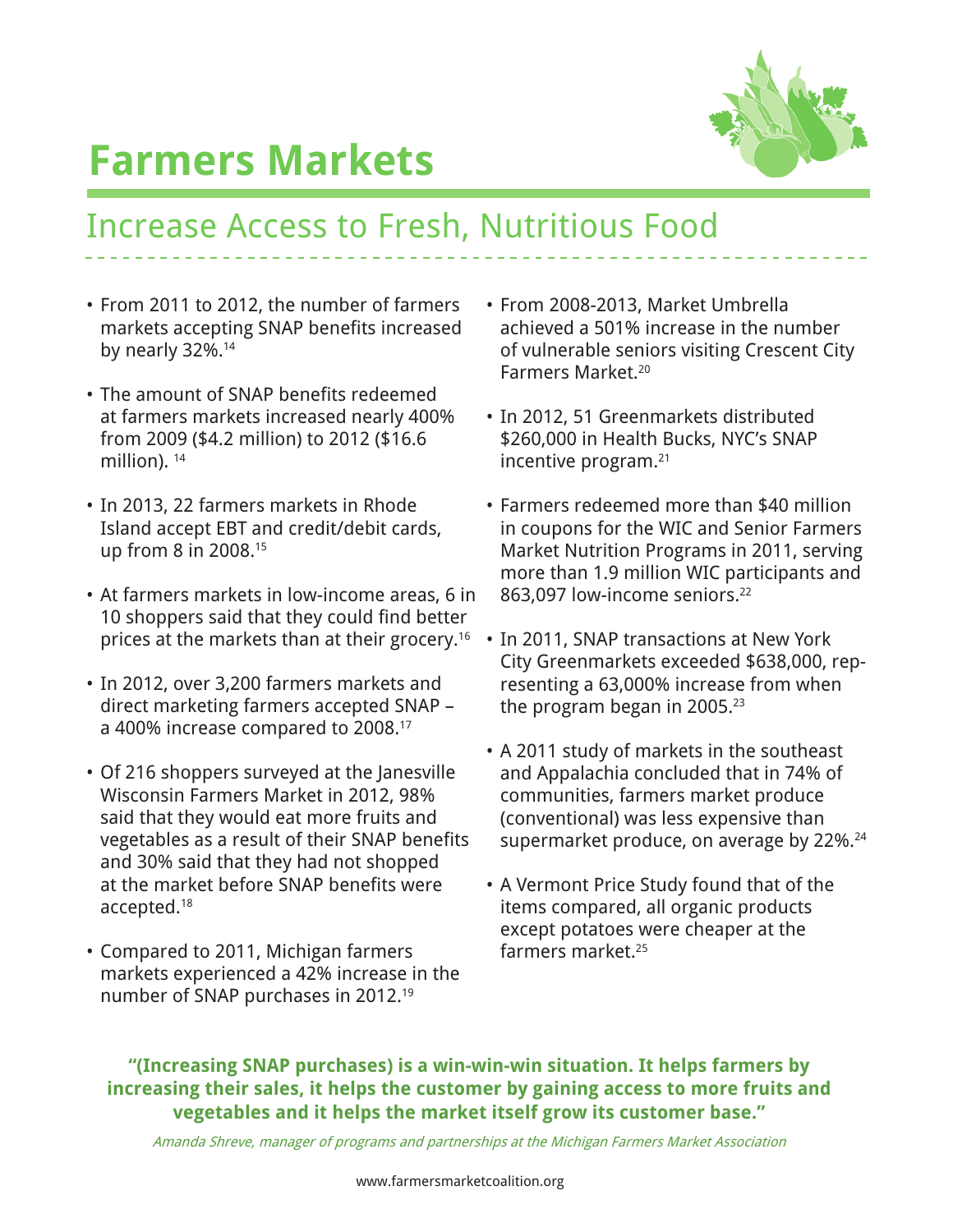

### Support Healthy Communities

- • Studies of Los Angeles farmers market shoppers reveal that 75% came to market to do more than shop, 55% felt the market increased their connection to community, 99% believed the market improves the health of the community, and 53% believed the market improves perceptions of the neighborhood.<sup>26</sup>
- A study by the Project for Public Spaces revealed that people who shop at farmers markets have 15-20 social interactions per visit, while they would only have one or two per visit to the grocery store. Evidence of the clear correlations between social interaction and health mean the social space at farmers markets has important public health implications.<sup>27</sup>
- The American Fitness Index includes the number of farmers markets per capita as a factor contributing to healthier communities, using it as an indicator for community members' access to fresh fruits and vegetables.<sup>28</sup>
- Proximity to farmers markets was associated with lower body mass index (BMI) among North Carolina youth, while density

of fast-food and pizza venues was associated with higher BMI.29

- • 92% of farmers markets have vendors that sell fresh fruits and vegetables. Market managers report that 45% of the produce sold at farmers markets is organic, and more than 30% is chemical-free and pesticide-free.30
- In 2011, 65 farmers markets participated in Health Bucks, a New York City SNAP incentive program. Two-thirds of SNAP participants surveyed say that Health Bucks increased their fruit and vegetable consumption.<sup>31</sup>
- • Low-income diabetic shoppers increased their fruit and vegetable intake by 1.6 servings per day using an incentive program based at a farmers market located at a health center.32
- • Over 90% of participants in Wholesome Wave's Double Value Coupon Program agreed or strongly agreed that the amount of fresh fruits and vegetables that they purchased at the market made a big difference in their family's diet.<sup>33</sup>

**"We were eager to be a part of the Charlottesville community and go downtown and explore the city....It's really valuable to go to a farmers market and see that your college is a part of an already thriving community ecosystem. And you're there to add to that."**

Natalie Roper, Student, University of Virginia